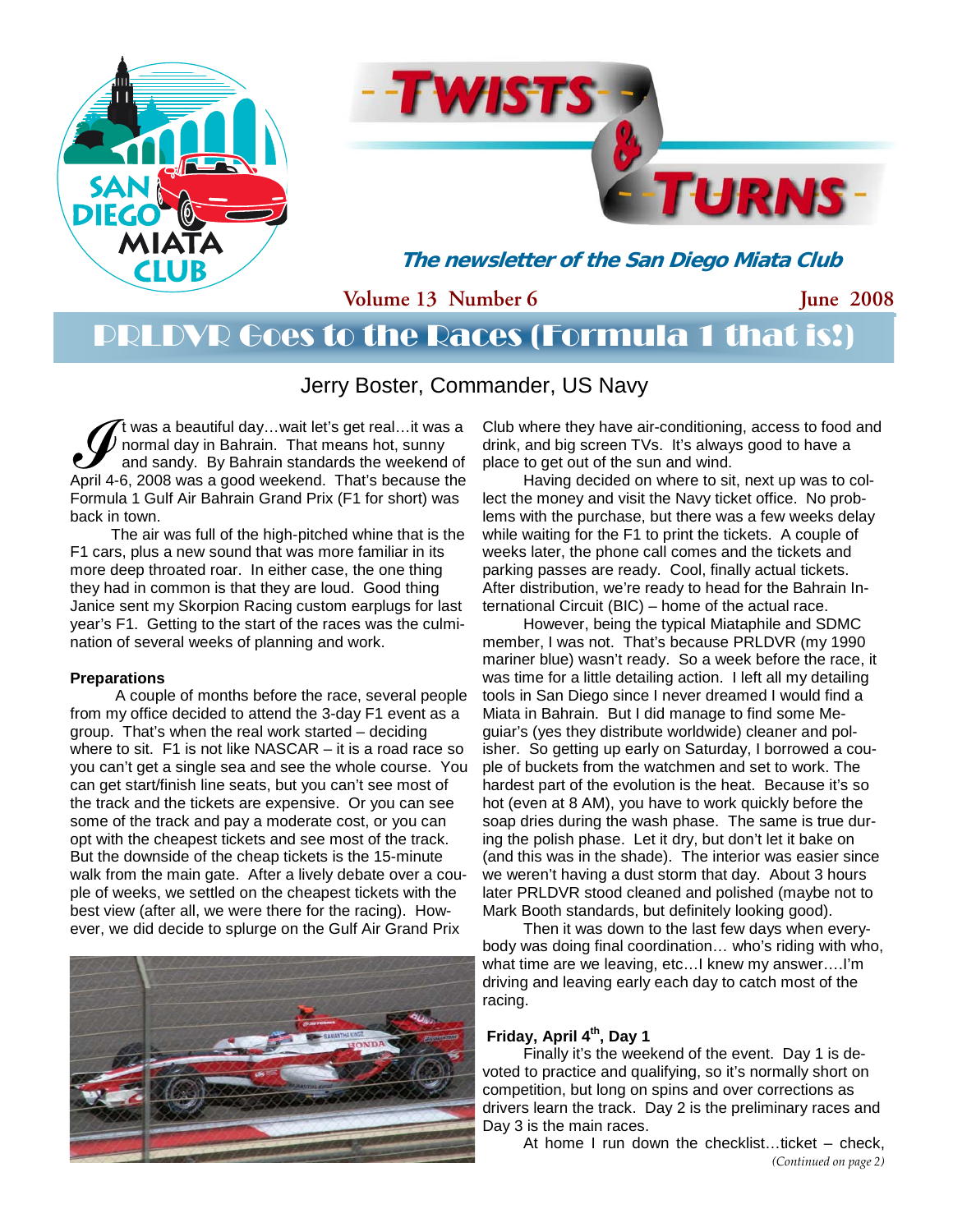#### *(Continued from page 1)*

check, snacks and drinks – check. All set and ready to go.

 It's always an interesting drive to the track. It's only greens and even some yellows. I took a special picture for about 30 minutes but you never know what kind of cars you Obi-Waid. are going to see. Last year I ended up in a caravan with a Ferrari and a Porsche. I would have loved to have a picture Prix – Speedcars. To the average Americans, and to me of us sitting at the stoplight with the Ferrari on my left and they have a better-known name – NASCAR. That's right the Porsche on my right. This year it was a Maserati. Of sports fans, stock cars have come to Bahrain. They don't course I barely had time to recognize the car as I went have any of the big name American drivers or teams, but speed. I didn't know they could go that slow on the open So boogety, boogety, boogety boys and girls, let's go racroad.

I make the trek to my seat. I make it to my seat just as the the 16 cars are out and several other are banging for positurn the track over the up and comers – Grand Prix 2 (GP2) heavily damaged fenders. Asia drivers. There's a big difference betwen the F1 and GP2 guys and it really shows. But even the GP2 guys are practice. Man those guys are fast compared to the stock very good.

 Once the GP2 guys finish up it's about time for one Porsches and Speedcars, but the F1 cars are so fast that I of SDMC's favorite pastimes – eating. So I head back to had trouble with my timing. After the F1 practice, it's time the Gulf Air Club and grab a roast beef sandwich and an for lunch so a change of venue is in order. I grabbed the adult beverage. While in the Club, my friends start to trickle shuttle bus and head for the Gulf Air Grand Prix Club. As I in for food and drinks as well. Over the next couple of walked in I ran into a couple of friends that were heading to hours we enjoy a second F1 practice session and a GP2 the stands to watch first official Porsche race. Inside the qualifying session in the coolness of the club. It's nice to Club, the water, cold beer and a roast beef sandwich really have a little slice of the Western world while in the Middle hit the spot. As I'm eating my sandwich the Porsche race East.

 The last event of the morning marks the first ap-his crankshaft on the formation lap. But everybody else pearance of the Porsche 911 as the star of the Porsche came to race. Once they get started, you would think they Mobile 1 Super Cup. A quick 45 minutes of hard practicing are stock cars with all the banging going on. But the driv-(and unofficial competition) brings an exciting end to Day 1. ers are really skilled, so other than a couple of spins, no As the sun starts to set, it's time for Jerry and PRLDVR to head for home. Since it's Friday (Friday-Saturday is the weekend in Muslim Bahrain), traffic isn't too bad. You can tell a lot of people are still hyped up from the day's events by the way they drive  $-$  like they are race car drivers as well. For me it's a quick trip home, some dinner and to bed in order to be rested for Day 2.

### **Saturday, April 5th, Day 2**

 Day 2 of the F1 races dawned warm, clear and windy. All in all a beautiful start to another day at the track (and by default – not in the office). Traffic was moderate on the way out. No special cars of note, just your average run-of-themill Hondas, Acuras, Nissans and Mazdas. Of course all the coupes are trying to make out like they are the racecars and flying low with PRLDVR.

 First up is the Porsche qualifying. I always like the Porsche races. Maybe it's because they remind me of Miatas, while the F1 cars leave no doubt that they are racecars to the core.

parking pass – check, earplugs – check, sunscreen – better with 5 people. One of the things I like about the You can tell the real fans…there are only two of us in the stands of 500 seats. By the end of the qualifying, it's a little races is the wide variety of car colors. Blues, whites, reds,

blowing by him since he was going a very un-Maserati none-the-less we have stock cars in the deserts of Arabia. After getting to the track, I pop into the Gulf Air good to hear the deep-throated roar of a good ole American Grand Prix Club to grab a free program and to check out V8. Even in Bahrain, the unofficial NASCAR motto – if you the layout. But the call of engines racing soon beckons and ain't rubbin', you ain't racing – holds true. By lap 5, three of F1 cars start their practice. You can tell this is their first tion. But amazingly the pack stays pretty tight thought the practice as they are a little tentative on an unfamiliar track. first half of the race. However as the race progresses, the But in a short time they become bolder and get faster. After banging take it's toll, and only 9 of the starting 16 cars finish about 1½ hours, it's time for the F1 cars to hit the pits and the race. And a couple of those cars have some pretty Next event up is a new one for the Bahrain Grand ing. Today's race is a 40 minute timed race. Man, it was

After a short break to reset the track, it's back to F1 cars and Porsches. I got some pretty good pictures of the started. It's a heartbreaker for the polesitter as he shears



A yellow car for Obi Waid!

*(Continued on page 3)*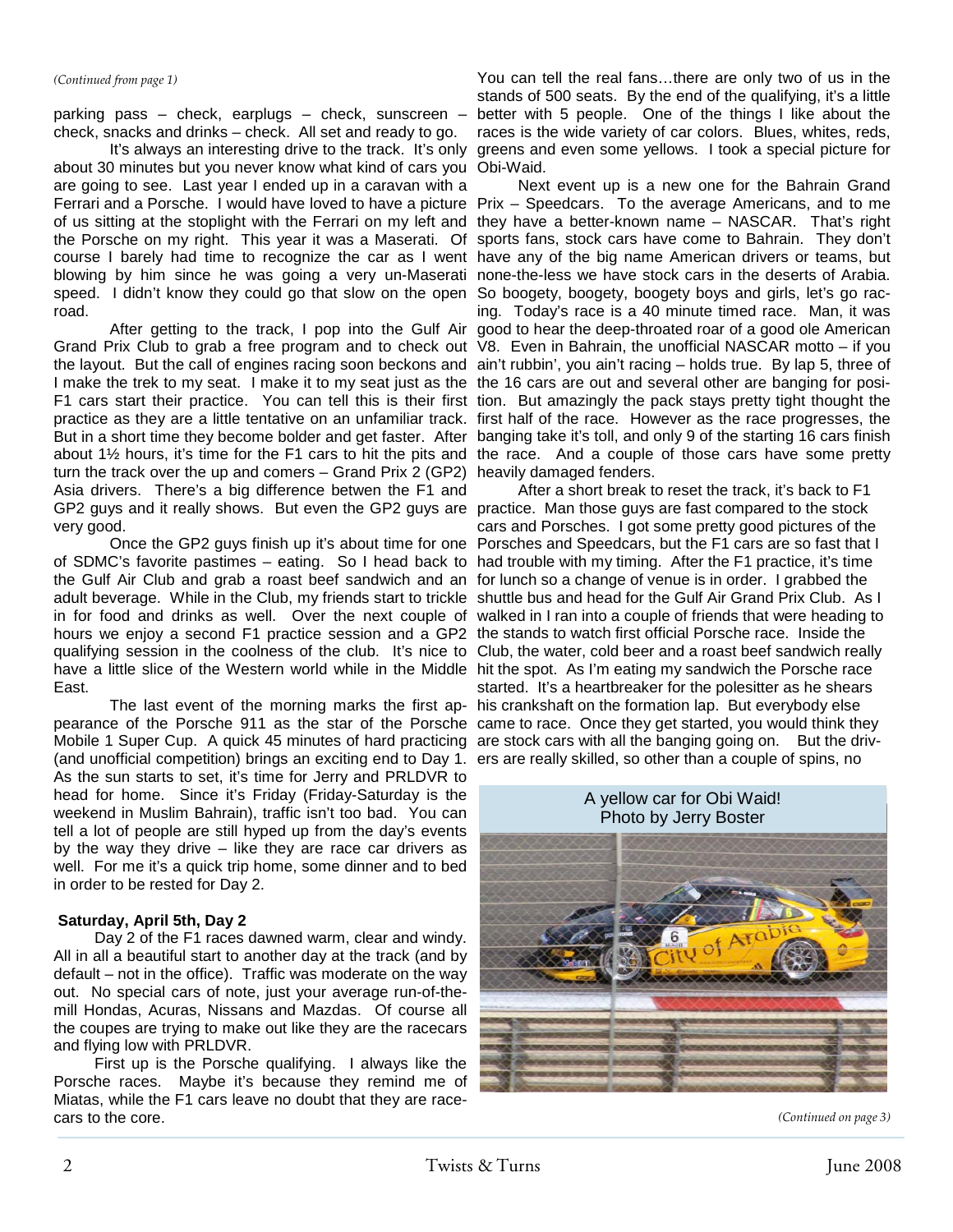#### *(Continued from page 2)*

other cars end up out of the race. It really is amazing what the extra weight (stock cars – 2900 lbs vs. Porsches – 2500 lbs) and extra power (stock cars – 620 hp vs. Porsches 420 hp) can do in the way of damage.

The afternoon gets off to a good start when the F1 guys start to really turn things up in the one and only qualifying session. The pole sitter ends up doing the 5.412 km (3.4 miles) in a mere 1 minute 33 seconds for an average speed of 132 mph – and that's including 15 turns throughout the course. That was a pretty blistering pace and not everybody makes the cut. Final tally  $-15$  qualifiers and 5 non-qualifiers including 1 crash.

Following the F1 qualifying, the GP2 guys run their first of two races of the weekend. It started off with a bang and crunch on the first lap. Two guys got tangled up in a turn and had their day come to an abrupt end against the tire wall. Over the next couple of laps everybody hits the pits for fresh tires. One guy needs a second set after doing an unassisted spin off turn two (and that was still under yellow). After that things seem to calm down as everybody gets down to racing. At the end, the winner average 115 mph for the green flag laps and a total of 19 out of 26 cars finish (2 wrecks and 5 mechanical failures).

With the end of the GP2 race, I call it a day and head for the car. As I walk out of the Club, I notice the sky is full of black clouds. Hopefully it won't rain. The trip home was fairly uneventful except for a three-car fender bender and normal evening traffic.

#### Sunday, April 6<sup>th</sup>, Day 3

Day 3…the last day…the day of the main event. I get up early since I need to hit work for a couple of hours before heading to the track. Work is work, nothing special except the guy that I was giving a ride, calls about 10 minutes before departure time to tell me he is stuck in a broken elevator. A quick call to maintenance solves the problem and we head out about 10 minutes late.

Although we start off a few minutes late, it's a quick trip to the track and we make it to our seats with a couple of minutes to spare before the Speedcar race. The Speedcar race is a good one with plenty of hard racing. Fourteen cars start (the two that crashed on day 2 don't make it back). My favorite, a red, white and bleu with flames, lead the first half of the race before succumbing to mechanical failure. The car in second place (an all yellow one) led for less than half a lap before breaking down as well. That's kind of how the whole race went. At the end, 9 cars take a checkered flag, but only 7 are on the lead lap.

Next up was the GP2 race. It started out with a bang (again) between turns 1 and 2 with cars going every different direction. Net result was 3 cars out of the race and 2 with enough damage to make them non-competitive. Once the drivers get over their starting jitters, they get down to serious racing. The race leader dominated through the first half of the race when he has a front brake problem that slowly drops him back through the pack until his engine blows. That leaves the 2-3-4 place guys fighting for the



Commander Jerry Boster (L) with friends in the Gulf One Club

lead. Over the course of the race the guy who was in  $4<sup>th</sup>$ works his up to the front and wins by a good 5+ seconds.

By this time the weather was getting pretty warm and there was a long delay until the main event, so my friends and I head for the Gulf Air Grand Prix Club. Since it was the day of the main event, the Club was filling up for lunch. As we get closer to the main event, the Club starts to empty out. At T-45 minutes, there is supposed to be a parachute demonstration, but the winds are too high, so they cancel it. Just before the T-30 minutes we wander outside in time to see one of the Gulf Air A340 jumbo jets all painted out for the race do a fly-by. Once the airliner makes two passes, we head back into the club and get out of the heat.

After the Bahrain national anthem at T-14, it's time for all the people to clear the starting grid. Finally it's T-0 and all the F1 cars start their engines. This race is much more professional and nobody is take out in lap 1. There is no doubt about it these guys race hard. At about lap 10 (of 57) one of the guys gets too close to the back of another guy and loses part of his nose cone. So it's into the pits he goes. By the time the tires have been changed, one mechanic has removed the old nose assembly and another guy has put a new one on. It's pretty amazing. Of course it cost the driver an unscheduled pit stop.

The Grand Prix ended up Being Ferrari's day. Polesitter Felipe Masso won the race by 6+ seconds over teammate Kimi Raikkonen. BMW had a pretty good day taking the 3-4 spots. Total time was 1:31:06 for the 57 laps equals an average speed of 130 mph.

As the celebration for the winner kicks into high gear in pit lane, I headed for the exit to join the thousands of other people in traffic. As I left, I was well satisfied with a weekend well spent as a car guy.

 There was one postscript to this story. As I drove home, I was passed by a black Lamborghini and a black Porsche that were kind of racing. So I fell in behind them. It soon became apparent that neither guy was a very good driver; so I passed both of them in short order. It's pretty funny to see a Miata leading a Lambo and a Porsche down the freeway. But that's exactly what happened.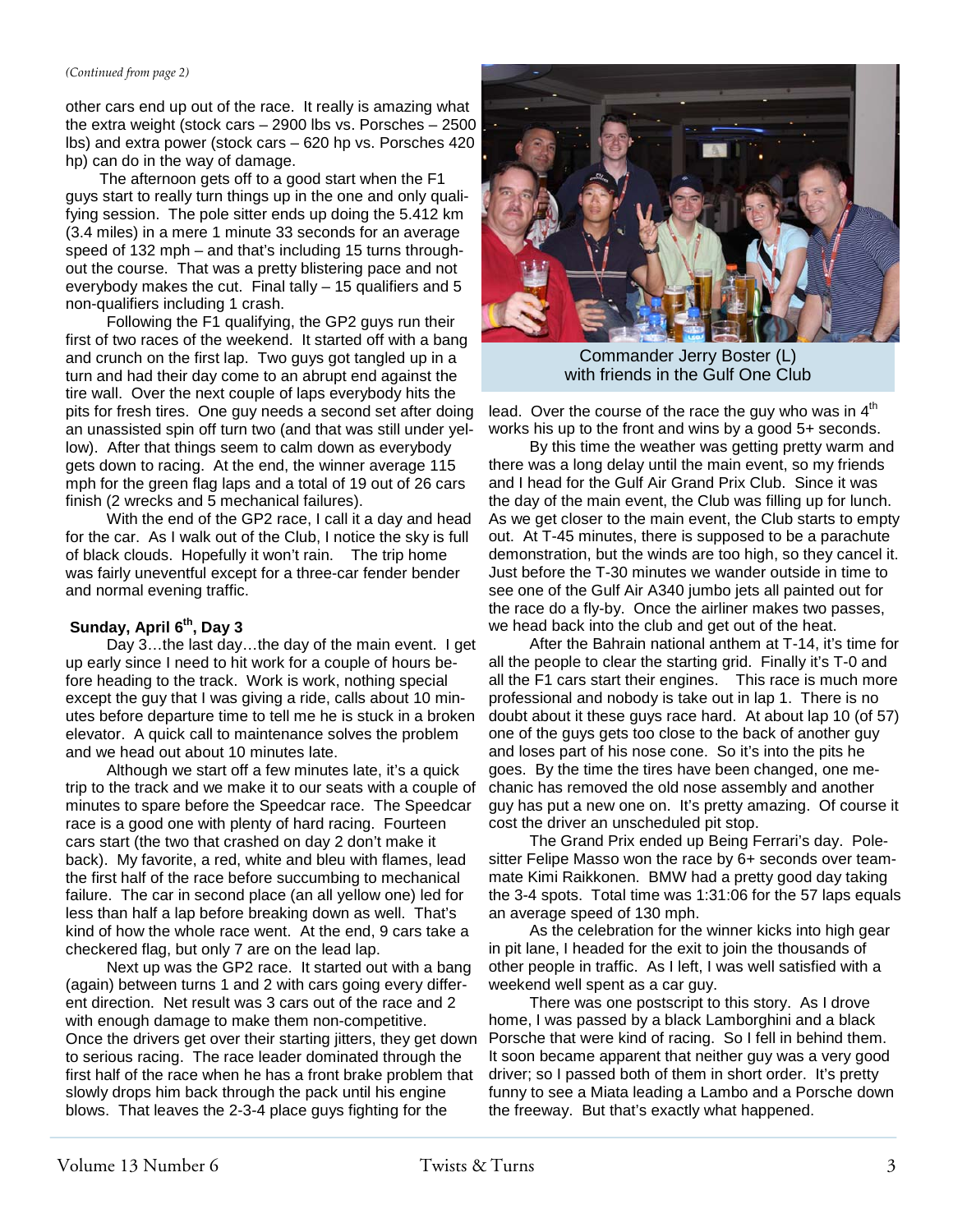# Driving my first "Puke"

## Chris Jones

y first "Puke" run experience was in 2007 with my good friend Bruce Lewis leading one of the  $\boldsymbol{W}$  groups. I sat in the passenger seat of Bruce's 1999 10AE and earned the title of "best navigator ever".

I was all set to do it again this year when, just two weeks before the run, the engine on Bruce's Miata began making ominous noises that forced him to back out of the run. I could almost see his tears through the telephone when he called me at work that day. He was familiar with my 2002 Miata SE (Blazing Yellow Mica – the darn bees love this car!), since my wife Linda and I bought it from Bruce & Debbye in 2006 to cure my mid-life crisis, for the moment. For a few seconds I seriously considered letting Bruce drive my baby, but he must have sensed my hesitation through the phone, and gracefully recommended I drive the Puke and he would be my "best navigator ever." I accepted the challenge, but not as the lead car – I know my skill level.

 Fortunately, my safety-loving wife had insisted I buy new tires a couple of months ago, so the tread was new and untested. Anticipation for the run motivated me to do some needed maintenance on my Miata and ensure she was in top shape for the run. After many hours of cleaning, servicing the air filter, topping off fluids, checking brake pads, purging items from the trunk and glove box, putting extra air in the tires (+9 PSI), and applying a fresh coat of wax, she was ready! Contrary to Steve Waid's advice about not cleaning the car before the Puke, there's no way I was going to show up to Steve's run in a dirty YELLOW car. Besides, a clean car is a happy car and a good wax job lets the air slip by smoother and makes removing bugs easier…that's my story and I'm sticking to it.

Run day arrived and, donned in our matching yellow "Oh, no! I think I'm gonna puke!" shirts, Bruce and I arrived at Dalton's Roadhouse in San Marcos for a delicious breakfast and not too much coffee (75 miles to the first pit stop). We watched the rest of the cars arrive and anxiously awaited the drivers' meeting. I was getting a little concerned about my Navigator since he didn't eat much and indicated a little queasiness (something about the mix of cheeses and "grapes" the night before.). No fear, I had a real barf bag from my recent Delta flight in the glove box – essential equipment.

 Steve Waid reminded us to have fun safely, distributed Puke '08 commemorative (not water-proof) bags, and gave each driver a yellow and white target sticker to place on the front of our car with the goal to coax bugs to die as close to the center of the bull's-eye as possible for the post-run prize. We separated into our assigned groups. Steve took the visiting SOCALM members in his group so he "could keep an eye on them." My group's fearless leader was none other than our new SDMC President, David Streeter, with his wife Kari as his Navigator and Communications Officer. With Ted "Curmudgeon" Kessler and Jackie in the

Sweep Car, Bruce and I took up position in the middle as the radio relay car. This was perfect for Bruce since his second favorite thing to do on a run is entertain us over the CB radio. Besides, who needs a navigator when you're being led by your President. As the third group out of the gate, we switched our radios to channel 20 and headed out on the north-bound run at around 10:40 a.m., resetting the trip meter at the first traffic light.

The traffic signals were good to us, Bruce shared a couple of jokes (some people got them), and we soon found ourselves making our way past the casinos while the OTMs (other than Miatas) dropped out as we approached the turnoff to the South Grade Road up to Mt. Palomar. If you've never been on this road, just envision your small intestine as the road, tossed onto the mountain face. I knew this would be my biggest challenge of the run, and was thankful I was going UP the hill. David and the front cars hit the turns fast, and I worked hard to stay up with them, without much success. I found myself overshooting a few tight turns, and running at higher revs than I was comfortable with. After a couple of white-knuckled moments, cruising past the kamikaze motorcyclists who were stopped by the Highway Patrol, and noting the vast wildfire burn areas, we approached the peak of the mountain. At my request, Bruce gave me some good recommendations to smooth out my driving for the next set of twists and turns.

 We queued at the peak, and then our group headed across the East Grade Road and down the mountain. This grade isn't nearly as wicked as the South Grade, but the turns are still challenging. Again, I worked to keep up with the front of the group and didn't drive the turns as smoothly as I've seen others do it. With a little more advice from Bruce, I was feeling pretty good about the run to this point.

Off of the mountain, Bruce graced us with more words of wit, rattling off a dozen "You might be a redneck if…" jokes. Fewer in our group got those, but Bruce wasn't deterred; he just tried other jokes. Ten minutes out from our first pit stop, I'm not sure what was more painful: the jokes or my too-much-coffee bladder. We arrived at Dudley's Bakery parking lot where Highways 78 and 79 meet in Santa Ysabel Valley, finding Steve Waid's first north-bound group still recovering. After "resting," we all examined our bull's-eyes; the bugs were hitting all around our sticker, but none on it. I could only hope that we'd find some bees on the next leg that were attracted to the yellow car.

Leaving the pit stop and heading east on Highway 78 toward Julian, we passed Orfila Winery (with our Club's Sommelier in my right seat whimpering) and took a right on Pine Hills road, heading into more challenging, narrow roads. Ever the dedicated group, we followed our fearless leader (read New President) without question into virgin Puke Run territory. Kari was obviously no longer navigating or communicating. Once Mr. Prez decided he'd checked *(Continued on page 5)*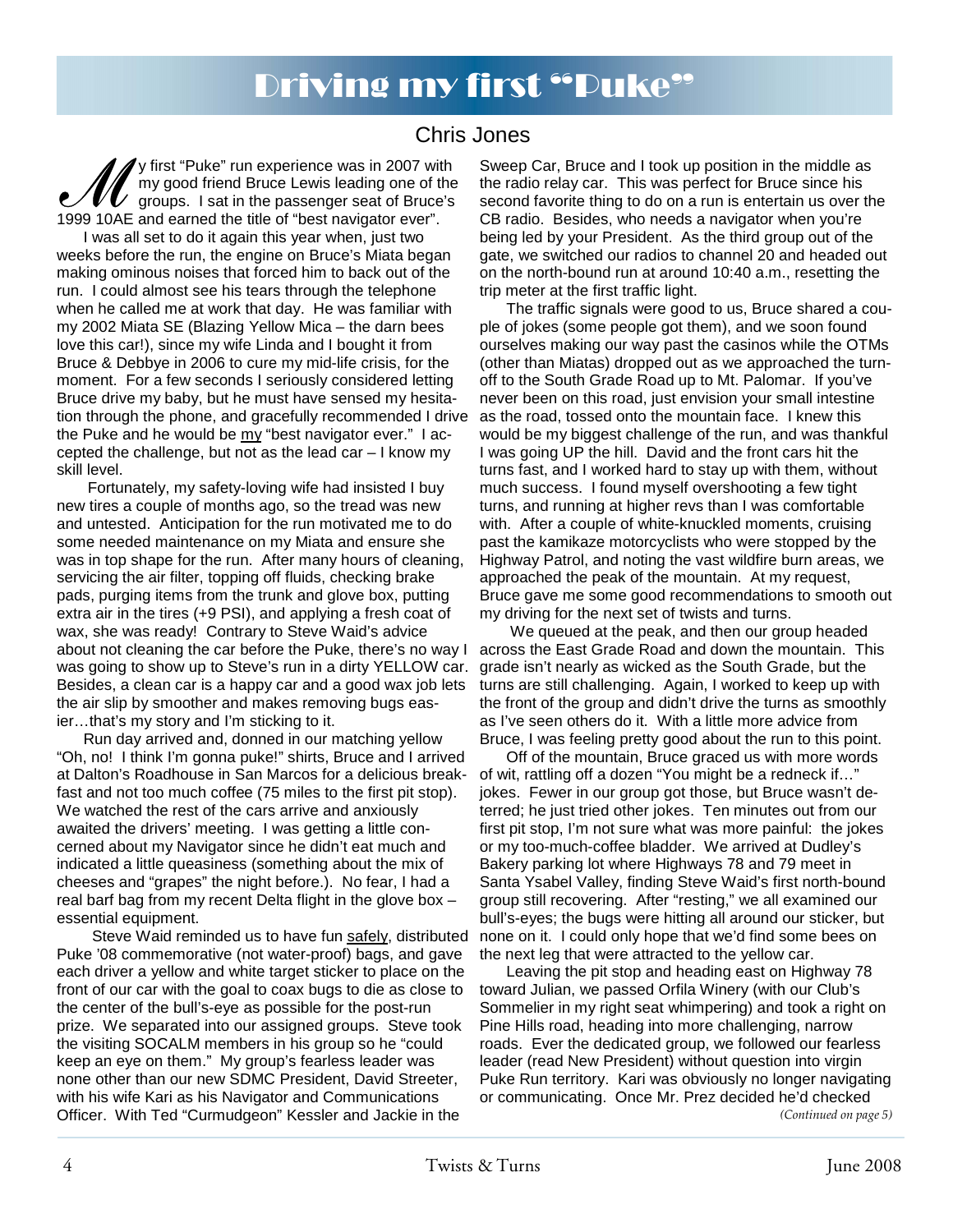out enough new terrain, he looped us around a tree stump and back to our charted route – arriving right in the middle of the Daffodil group. Laurie gracefully pulled her Daffodils aside and let us pass by, without too much taunting.

Taking my navigator's earlier advice to heart, the rest of the twisty roads passed under us more smoothly and we soon found ourselves in Julian. We heard positive comments from pedestrians about the yellow car, but when two young ladies mentioned that Bruce and I looked cute in our matching yellow shirts, we knew those shirts would soon become oily rags! Continuing on with mostly empty mountain roads, we passed Menghini Winery on Wynola Road (more drooling by the Sommelier) and were soon back at Dudley's for our final pit stop. Still no bugs on the target! Where are those big suckers!?! The remaining 40 miles were a breeze, except that we got word of an earlier radar trap on the Old Julian Highway that kept us at a safe, gas-sipping speed for awhile. Bruce tried some more jokes, but I really think everyone had their radios turned off at this point. Passing the odoriferous chicken ranch (the G-rated one) and through a swarm of bugs from the cattle feeding areas (finally!), we queued at the Highway 67 traffic light and actually all got across on a single green/yellow/pink light as we headed towards our final destination, Dalton's Roadhouse.

We rolled into Dalton's parking lot right on time at 3:30 p.m. with 157 miles on the trip meter, a few more than planned. Prying ourselves out of the car to check on the target, we were quietly ecstatic to see that a giant bumblebee had fallen in love with our bumper, dead center on the target! Bruce carefully and proudly peeled off the target and submitted it to the judges. Unfortunately, we couldn't wait around to receive our bug target prize, so in our matching yellow shirts we hopped back in the car and headed south on I-15 to home. It was a great day, and I look forward to driving it again next year. (Sorry, Bruce, you'll need a new navigator in 2009, and burn your yellow shirt).

Biggest lesson learned: Wear a hat, not a visor; my remaining hair isn't dense enough to block the sun from toasting my scalp.



# *(Continued from page 4)* **Prez Says**

Let me a take a few moments and remind all members of the SDMC Mission Statement:

*"The purpose of the club is to promote the enjoyment of, and enthusiasm for, one of the world's most exciting sports cars: the Mazda Miata.* 



*Owning and driving a Miata is one of life's great pleasures, and adding the company and camaraderie of like-minded enthusiasts only enhances the experience. Won't you join the fun as we enjoy the beauty of San Diego county from the seat of a very special little roadster?"* 

 Having reminded all members of our coveted mission statement, I would again like to invite all members, new and old to plan and host an event.

 Sadly, it is a common misconception that a run requires months of planning and has to be equal to many of our Annual Events. This is not the case, all we ask is that you notify the club of your run in time to have it published in the Newsletter and that detailed run directions be provided at the start of the run to earn your coveted SDMC Magnetics.

 Every weekend there are several events, even those that are not car related, going on in and around San Diego County. Any of these events would serve as a great destination for an SDMC run.

 I know many of us in the club would be more than happy to help anyone plan their run, all you have to do is ask.

 It would be a spectacular achievement and my goal this year to help any and all members earn their magnetics and display them with pride at all events.

 See you on the next turn, keep your top down and enjoy the ride.

> -David Streeter SDMC President

## Volume 13 Number 6 Twists & Turns 5 Twists 3. Turns 5 St. Turns 5 St. Turns 5 St. Turns 5 St. Turns 5 St. Turns 5 St. Turns 5 St. Turns 5 St. Turns 5 St. Turns 5 St. Turns 5 St. Turns 5 St. Turns 5 St. Turns 5 St. Turns 5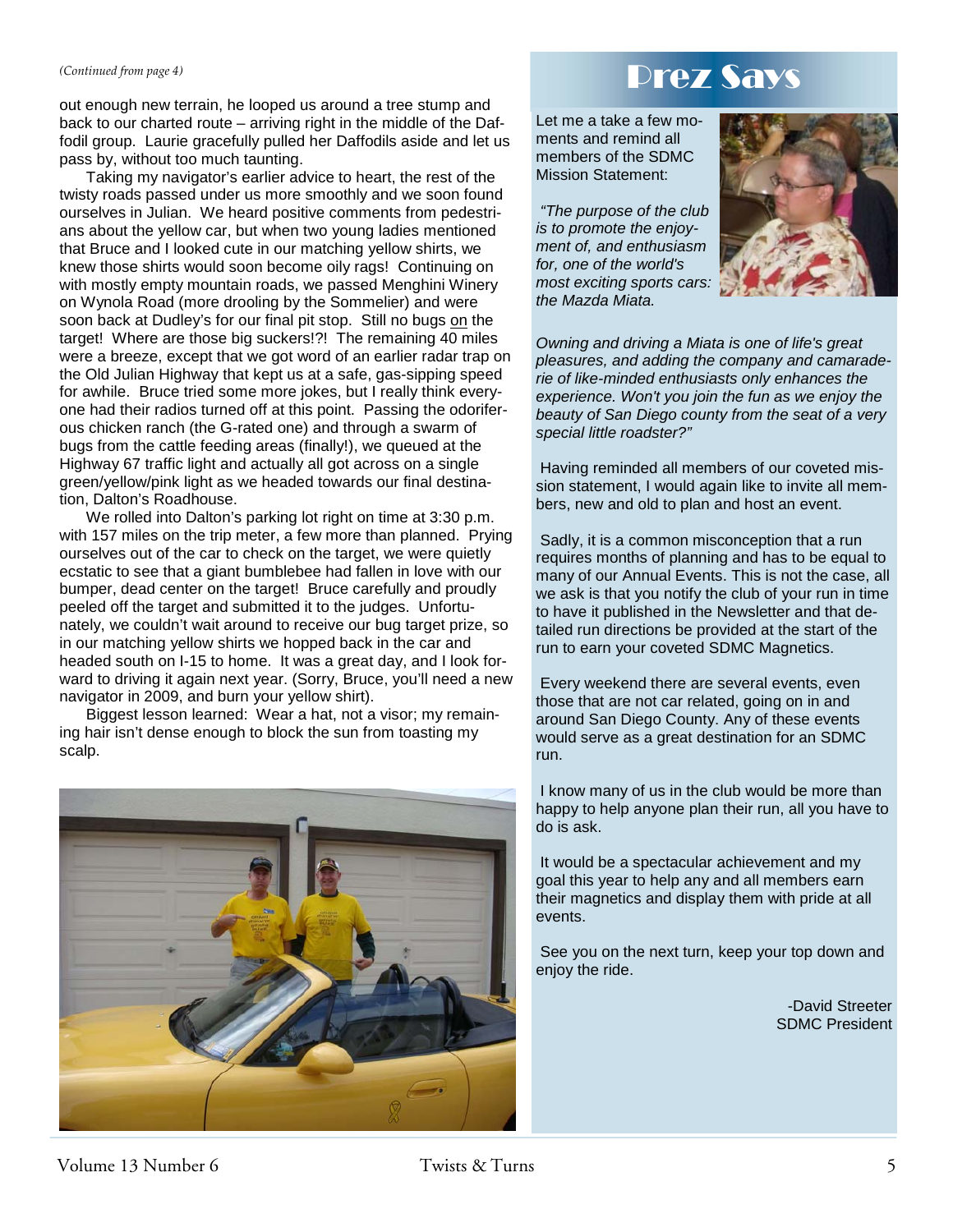# My Favorite Road

## Linda Payne

If you have never done a Search for Madonna, you have missed this special road. If you have been to Madonna and were able to withstand the lure and call of Bruce Lewis's outstanding winery tour, then you have probably experienced this breathtaking little 10 mile stretch of road.

 Hwy 229 connects Hwy. 42 with Hwy 58 in the vicinity of San Luis Obispo and Atascadero, CA. This year, we entered off the 42, traveling south and passing through the one-horse town of Creston, CA. After driving about three miles on flat, straight, boring roadway, the fun began. Like the Wild Mouse ride at the fair, the road snakes and wiggles over hill and dale. Nicely banked turns and bouncy hills bring out the race car driver in me. Switchback turns and bunny hops kept my passenger holding on for dear life and yelling "Yippee" from time to time.

 If you've been looking for a reason to join Steve and Laurie in their on-going Search for Madonna, the chance to drive this road may be just the incentive you need. The Creston General Store



A Grabber Orange Shelby Mustang poses with the Miatas at the Madonna Inn. A new statue of Alex Madonna graces the grassy area behind the parking.

Photo by Steve Vannatta (Owner of the Mustang and long-time Waid family friend)

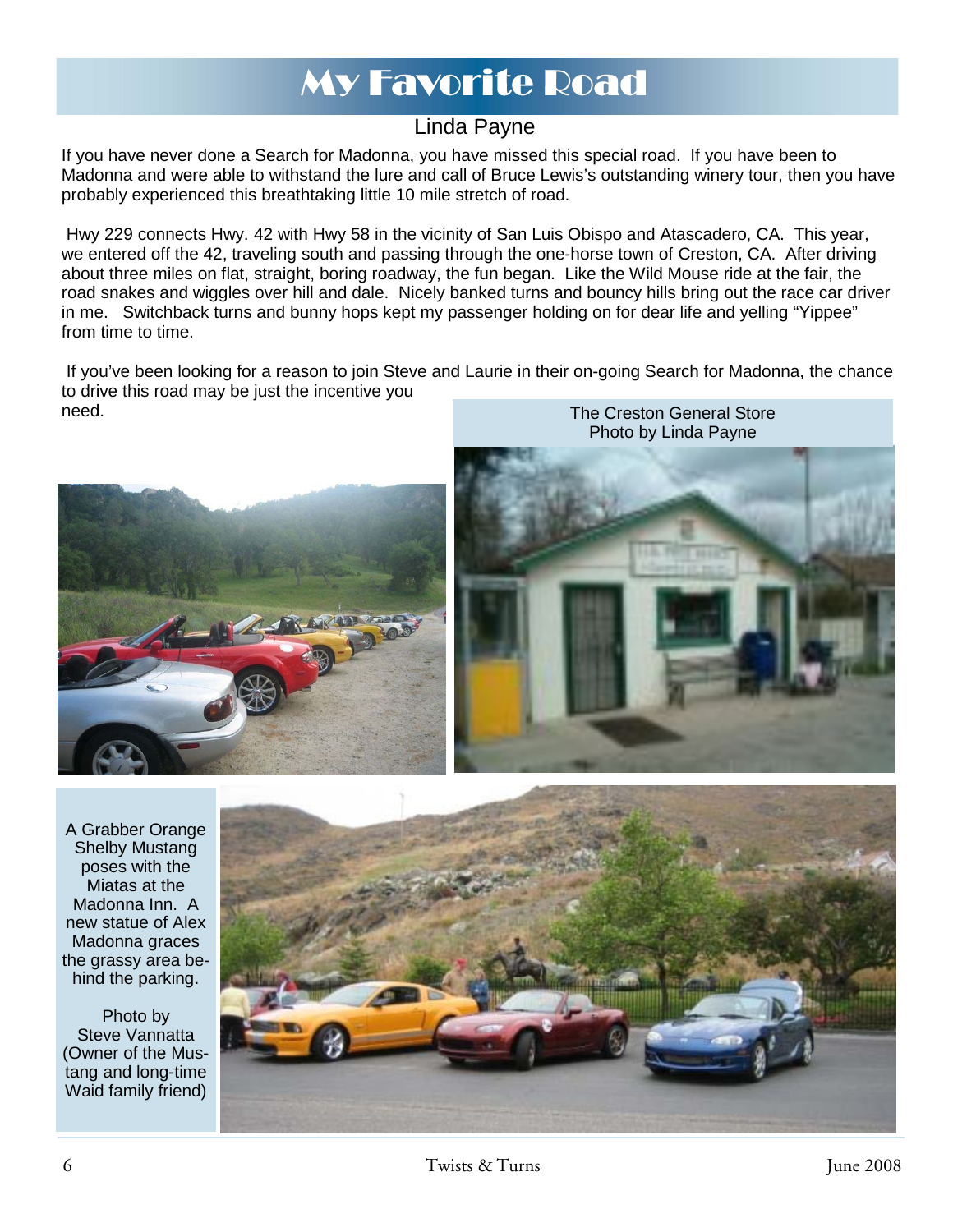# Search for Madonna 2008

 $\bigcirc$  ither I'm the first person to get all the bugs off the front end of my car, or everybody else is still stunned by all the magnificient driving we got to do whilst Searching. Short version: We found Madonna. < grin> No, actually: <really, really BIG grin> Everybody in the club needs to do this run once. At least.

 Long version is coming soon (maybe I can be goaded into writing a newsletter article?), but I just wanted to be among the first to give a hearty "Well Done!" to the Waids for not only leading this grand adventure, but putting up with the cold and mis-adventures that, in a lesser club, otherwise would have derailed things and caused massive grumbling (not that this didn't, but everybody braved the smoke for the annual Quatro de Mayo picnic, complete with Chinese food. And I figured out why Mark was honking on the Sunday run in Morro Bay. Steve took a wrong turn! <LOL> I even have that on video!!!

 BTW, we found an awesome restaurant down on the waterfront in Morro Bay called The Galley where we had lunch on Sunday. See here:

http://www.galleymorrobay.com/

 And was it just us, or did the tap water at the Inn outshine even our

beloved San Diego's Finest in the "this has enough chlorine to kill an

elephant" category?

 -- Carl (and Cheryl) Kuck who now had a car that has to be at least several pounds lighter w/ o the layer of insects on the front.







Cobal warming? Not at Santa Margarita Regional Park on Sunday, May 4, 2008, as<br>Searchers try to warm up around the fire.<br>After a beautiful day of driving, the SLO Miata Club gional Park on Sunday, May 4, 2008, as Searchers try to warm up around the fire. After a beautiful day of driving, the SLO Miata Club hosted a picnic at the Park expecting warmer weather. We had a great time, but it took a little while to thaw out back at the Inn during the room hopping. Left photo: Mark and Cathy Booth, David Streeter and Lisa and Mike Schwartz wait for food!

Photo by Laurie Waid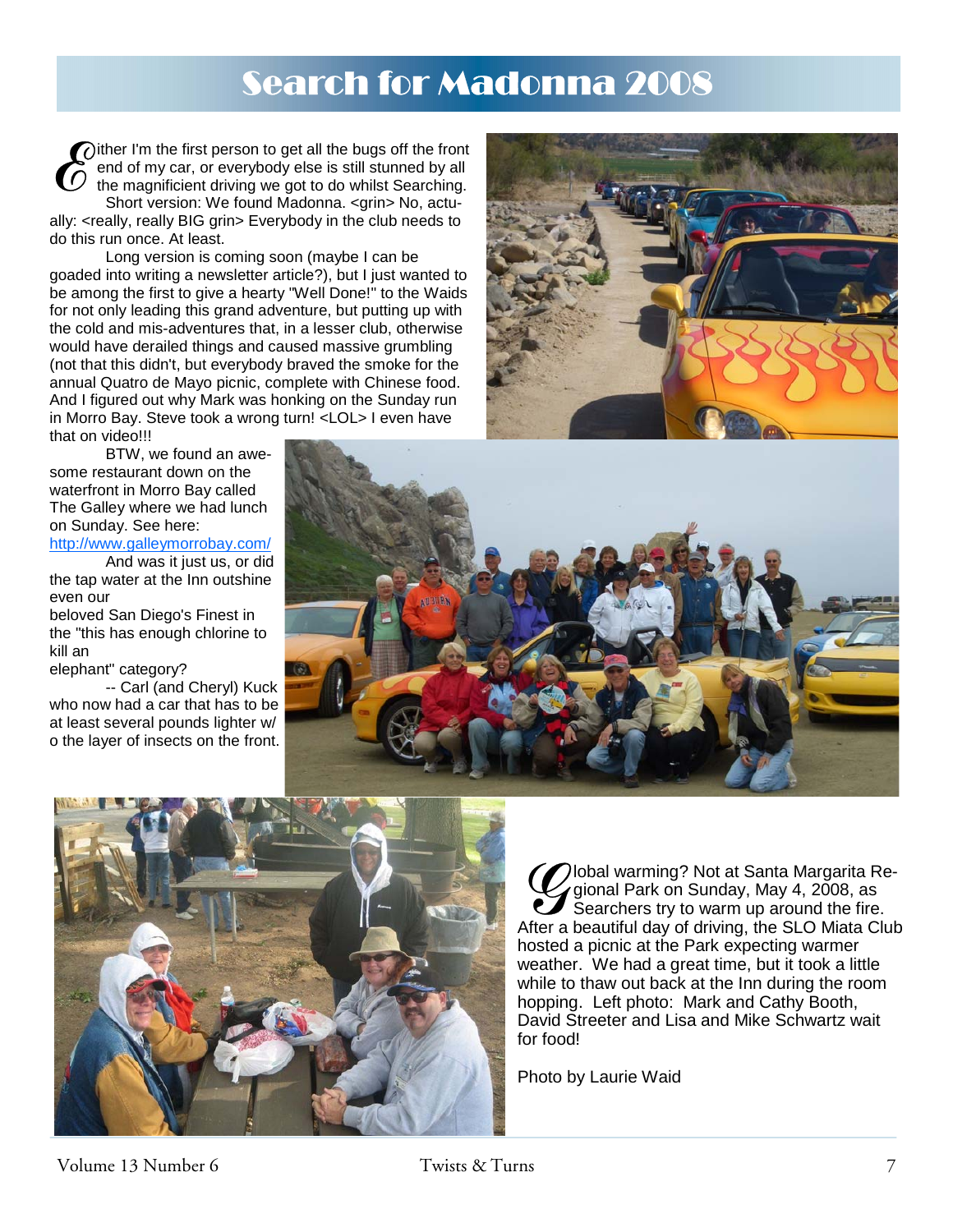# Membership

As of May 18, 2008 there are 217 memberships (71 single, 146 dual) and a total of 363 members.

| Welcome to newest memberships - 4 since the April newsletter. |           |                   |                                |
|---------------------------------------------------------------|-----------|-------------------|--------------------------------|
| Michael & Chikako Sherbo   Poway                              |           | 2000 Silver       | lab@sfifoundation.com          |
| Volkan Yelkevan                                               | San Diego | 1992 White        | vyelkevan@yahoo.com            |
| <b>Robert Heaslet</b>                                         | San Diego | 2003 Classic Red  | rheaslet71@san.rr.com          |
| Jeff & Barbara Nowell                                         | San Diego | 2005 Nordic Green | californianowell@sbcglobal.net |

## **Our Mission**

The purpose of the club is to promote the enjoyment of, and enthusi-

asm for, one of the world's most exciting sports cars—the Mazda Miata. Owning and driving a Miata is one of life's great pleasures, and add-

ing the company and camaraderie of like-minded enthusiasts only enhances the experience. Won't you join the fun as we enjoy the beauty of San Diego County from the seat of a very special little roadster?

## **Let's have fun driving our Miatas!**

## **Monthly Meetings**

Our monthly meetings are a great taurant, call 858-571-6225. opportunity to meet your fellow club fourth Thursday of each month, ex-Miata friends. The informal meeting cept in November and December starts at 7 p.m. We guarantee you'll when we meet on the third Thurs-have fun. day.

We meet at the Boll Weevil **This month's meeting date:**  restaurant, 9330 Clairemont Mesa Blvd., in San Diego (between I-15 and SR 163). To contact the res-

# members, ask questions, and share p.m. to enjoy meals, snacks, or of the year pay \$20 for the remainstories. Meetings are held on the beverages while chatting with their der of the year. Many members arrive around 6

**Thursday, June 26** 



**Dues** 

Dues are \$35 per calendar year, for either an individual or a dual membership (two members in the same household). Members who join the club in the first half of the calendar year (January through June) pay \$35 for their first year; those who join in the second half

Have you noticed those engraved plastic name badges that other members wear? Would you like to get one?

**Badges** 

Badges are available in colors to match your car. The cost is \$10 each for badges with safety-pin closures, or \$11 each for badges with magnetic fasteners. Prices include shipping to your home.

Sue Hinkle handles the ordering. Badge request forms are available at the Regalia table at monthly meetings and on the club's web site. All orders must be prepaid.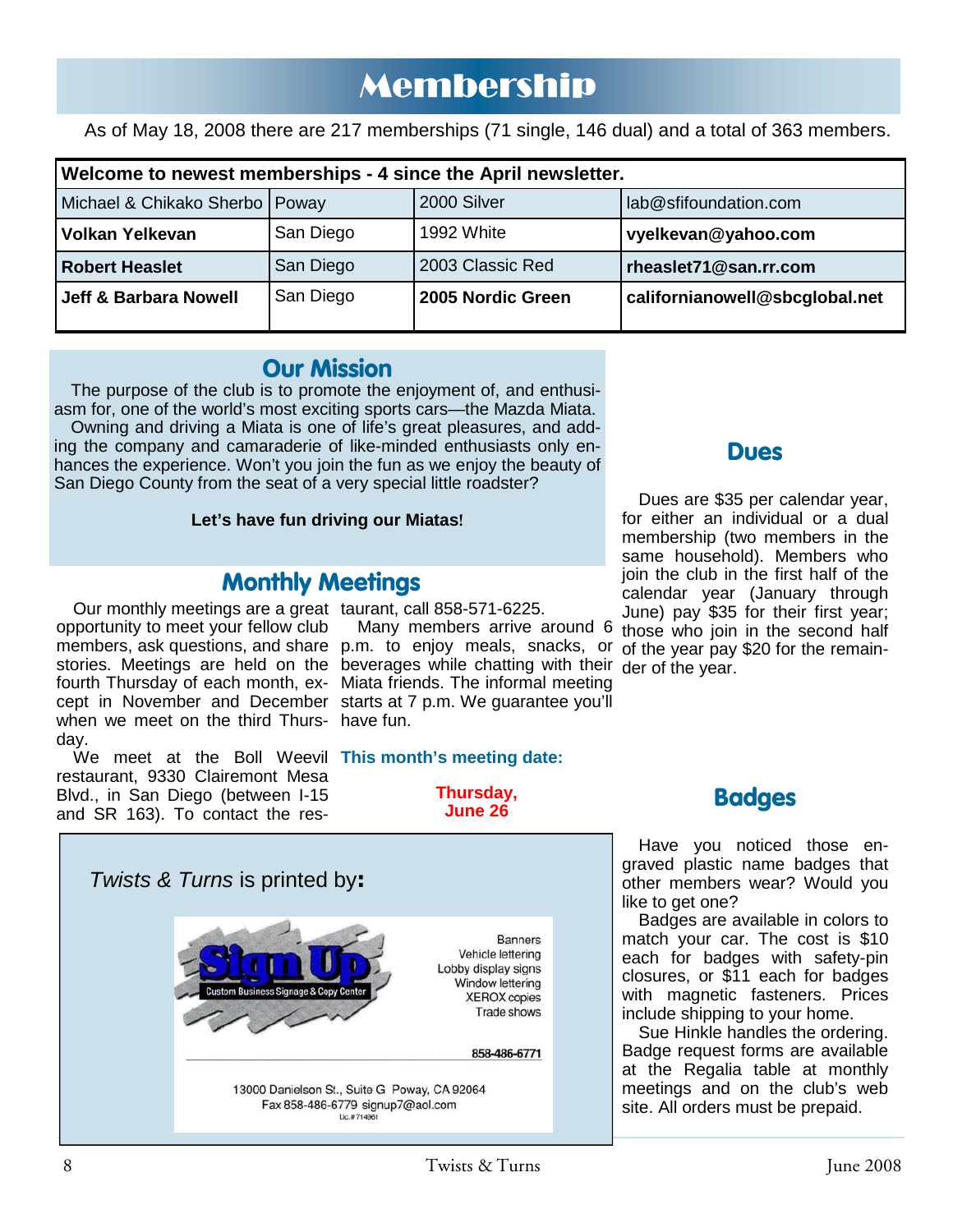# SDMC Officers



**DAVID STREETER President** 





**GABE RIVERA Secretary** 



**VICTORY Treasurer** 

## **Executive Board**

"@..." indicates that e-mail address ends in @sandiegomiataclub.org

| PRESIDENT                                  | David Streeter | 951-461-1722 | president @    |
|--------------------------------------------|----------------|--------------|----------------|
| <b>VICE PRESIDENT</b>                      | Steve Waid     | 760-432-0727 | vicepresident@ |
| <b>SECRETARY</b>                           | Gabe Rivera    | 619-295-5993 | secretary $@$  |
| Treasurer                                  | Mark Victory   | 619-446-7607 | treasurer@     |
| To send e-mail to all members of the Board |                |              | board@         |

## **Administrative Board**

| <b>MEMBERSHIP</b>         | Linda Payne                |                              | $m$ embership $@$        |
|---------------------------|----------------------------|------------------------------|--------------------------|
|                           | Kellye Raymond             |                              | kray63@yahoo.com         |
| <b>EVENTS COORDINATOR</b> | Tom Thompson<br>Mark Booth | 949-492-5885<br>619-670-3789 | events $@$               |
| CLUB E-MAIL               | Bob Kleeman                | 619-501-9776                 | postmaster@              |
| WEBMASTER                 | Jerry Standefer            |                              | webmaster $@$            |
| <b>CLUB REGALIA</b>       | Mike & Lisa Schwartz       | 858-549-4344                 | regalia@                 |
| <b>HISTORIAN</b>          | Elinor Shack               | 858-485-0278                 | mshack@san.rr.com        |
| <b>NAME BADGES</b>        | Sue Hinkle                 |                              | sportscarr@sbcglobal.net |
|                           |                            |                              |                          |

## *Twists & Turns* **Staff**

| <b>EDITOR</b>               | Laurie Waid                      | 760-432-0727                      | swaid@cox.net    |
|-----------------------------|----------------------------------|-----------------------------------|------------------|
| <b>PERSONALITIES EDITOR</b> | Kelley Raymond                   |                                   | kray63@yahoo.com |
| <b>TECHNICAL EDITOR</b>     | <b>Barry Billingsley</b>         | barrybillingsley@worldnet.att.net |                  |
| LOGISTICS                   | Lolita Noga                      |                                   |                  |
| <b>PROOFREADERS</b>         | Robin Faircloth<br>Eunice Bauman |                                   |                  |
| PRINTING                    | Sign Up                          | 858-486-6771                      | signup7@aol.com  |

*The SAN DIEGO MIATA CLUB is a California nonprofit corporation. Twists & Turns is the monthly newsletter of the SAN DIEGO MIATA CLUB. Use of articles or stories by other Miata clubs is hereby granted, provided proper credit is given. Submissions to the newsletter are welcomed and encouraged. When possible, please e-mail your submissions to the newsletter editor. Submissions may also be mailed to the club's post office box.Submission deadline is the 15th of each month. The Editor reserves the right to edit all submissions.* 

## **Contact SDMC**

#### **On the web**

*www.sandiegomiataclub.org* 

**24-hour voice message line**  619-434-2007

#### **By mail**

P.O. Box 180833 Coronado CA 92178-0833

#### **Club e-mail**

Most club communication is conducted via e-mail through a Yahoo Group named SDMC-List. A free Yahoo account is required. Follow these steps to join.

- 1. Go to *http://autos.groups.yahoo.com/ group/SDMC-List* (capitalization matters!).
- 2. Click "Join This Group!"
- 3. If you have a Yahoo account, log in. If you do not, click "Sign Up" and follow the instructions.
- 4. After logging in, you will be returned to the SDMC-List "Join This Group" page.
- 5. In "Comment to Owner," state that you are an SDMC member.
- 6. Complete remaining selections, perform Word Verification, and click the "Join" button.
- 7. Your SDMC membership will be verified. The verification and approval process may take several days.

For more detailed instructions, see the club's website.

#### **Membership roster**

The membership roster is available to SDMC members only. Follow these steps to access the roster.

- 1. Go to *http://autos.groups.yahoo.com/ group/SDMC-List*.
- 2. Log in and click "Database"
- 3. Click on the most current table in the tables list
- 4. To print, click "Printable Report." The printed copy will be 15–20 pages.

For more detailed instructions and op tions, see the club's web site.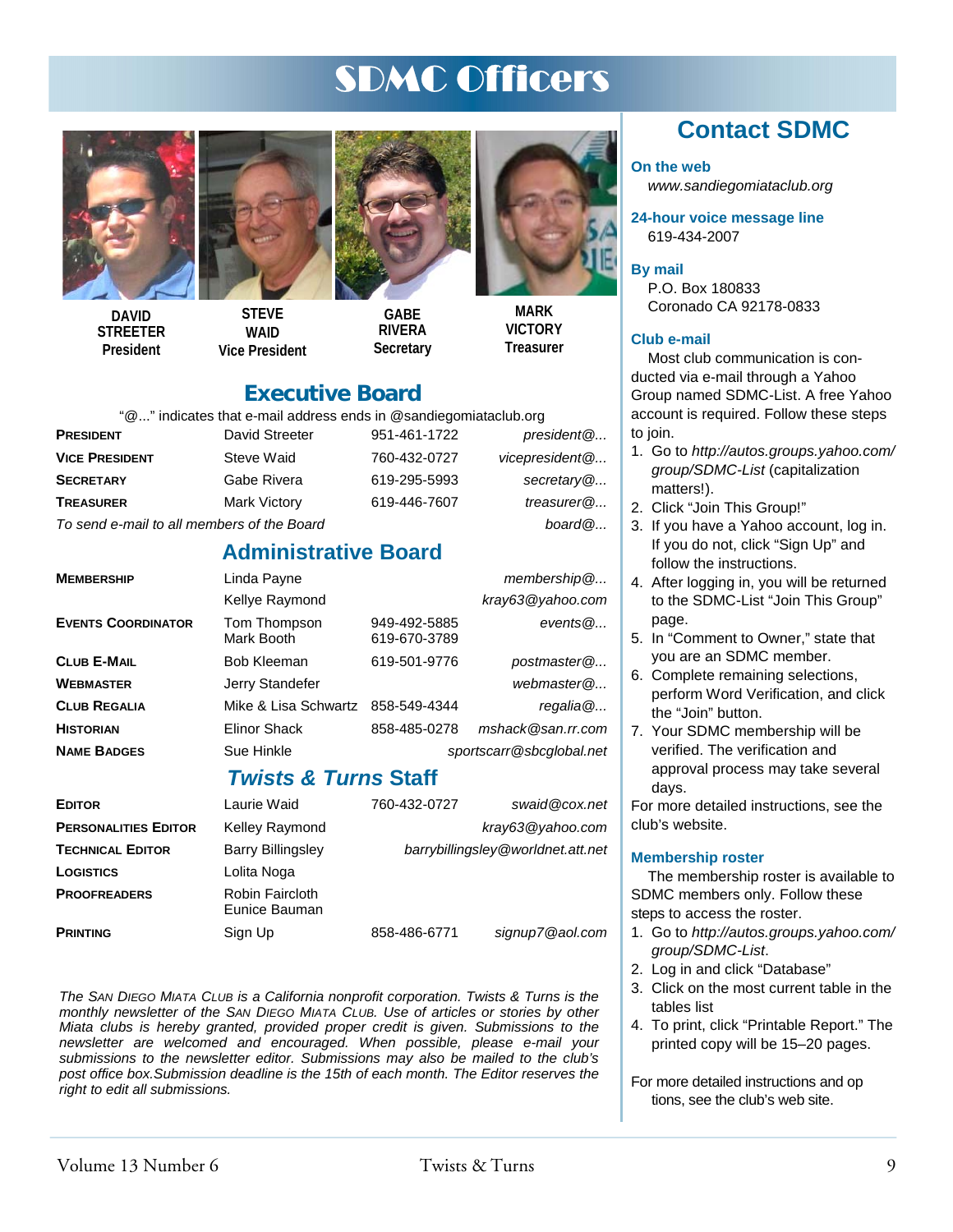# Coming Events

## **Twilight Fun Run**

Saturday, July 26

3:30 p.m. for a late lunch, Driver's Meeting starts promptly at 4:45 p.m.

**Meeting Place:** Albertson's/Target shopping center in Rancho San Diego (El Cajon)

Mark & Cathy Booth, (619) 670-3789, E-mail Mark & Cathy

This is a very LEISURELY ride along some of San Diego's most scenic East County roads. What makes this one different is that we do it during the late afternoon/early evening hours. You know, that special twilight period when the hot summer day slowly gives way to a comfortable summer evening!

The driver's meeting will start PROMPTLY at 4:45 p.m. There are no food stops planned along the run route. So you won't go hungry, arrive early (3:30 p.m.) to get a late lunch at one of the many restaurants available in the shopping center (TGI Fridays, Carl's Jr., Submarina, etc.). The run will finish back near the starting point at approximately 8:45 p.m.

**Directions to Meeting Place:** Take your favorite route to get to Highway 94 east. Continue on Highway 94 into La Mesa. (Watch those signs carefully, Highway 94 east merges off to the right a little past Lemon Grove Ave.) Stay on Highway 94 east all the way into Rancho San Diego. The Albertson's/Target/TGI Fridays shopping center is at the corner of Highway 94 and Highway 54 (Jamacha Rd.). There is a Mobil gas station in the same shopping center.

## **Miatas @ the Fair**

## **NOTE: Advance sign-up is required - contact Steve Waid to get on the list.**

Wednesday, June 18th, Saturday June 21st, and Monday, June 30th

**Meet:** Albertson's parking lot East side of the Freeway on Via de la Valle

**Time:** meet @ 8:15 AM Cruise together to the fairgrounds @ 8:30 AM

Want to go to the fair for

FREE? Here's your chance. SDMC has two dates when members who agree to display their cars between 8:30 AM & 3:00 PM get into the fair for FREE. 5 to 8 cars each day.

**Contact:** Steve & Laurie Waid (760)432-0727 San Diego County Fair info: http://www.sdfair.com/

## **Greatest Show on Turf**

### Saturday, June 7

7:00 a.m. for registered Miatas 9:00 a.m. to 2:30 p.m. for the show

**Meeting Place:** Balboa Park, grassy areas between the Hall of Champions & Park Blvd.

**Cost:** \$25 to benefit the San Diego Automotive Museum and Car Club Council

**Contact:** Steve Waid swaid@cox.net

## **CRUISIN' GRAND ESCONDIDO**

June 6 ( and First Friday of each month from April through September)



6 PM - Meet at Tom's #23 in Escondido for dinner 7 PM - Leave Tom's to cruise Grand

Meeting place: Tom's #23 in Escondido Contact: Steve & Laurie Waid swaid@cox.net

Each Friday night from April thru September Escondido hosts a Hot Rod show on Grand Ave. SDMC traditionally visits the shows on the first Friday of each month. We meet at Tom's #23 for a quick dinner, then cruise down Grand showing off our Miatas and then park to walk around, view the cars, and perhaps do a little shopping/eating. Here's a link to more details about Cruisin' Grand: http:// www.hotrodscustomstuff.com/GrandAve0502-1.html

 The San Diego Automotive Museum's annual Car Club Council Car Show. If 10 or more Miatas participate, the Museum will include a special class (trophies!) for Miatas!  **Important Note:** This is a "Pre-



Registered, On-Line Registration Only" show! The show is limited to 400 cars total and you MUST pre-register.

**ALSO NOTE: All registrants must provide a fire extinguisher in their vehicle.**

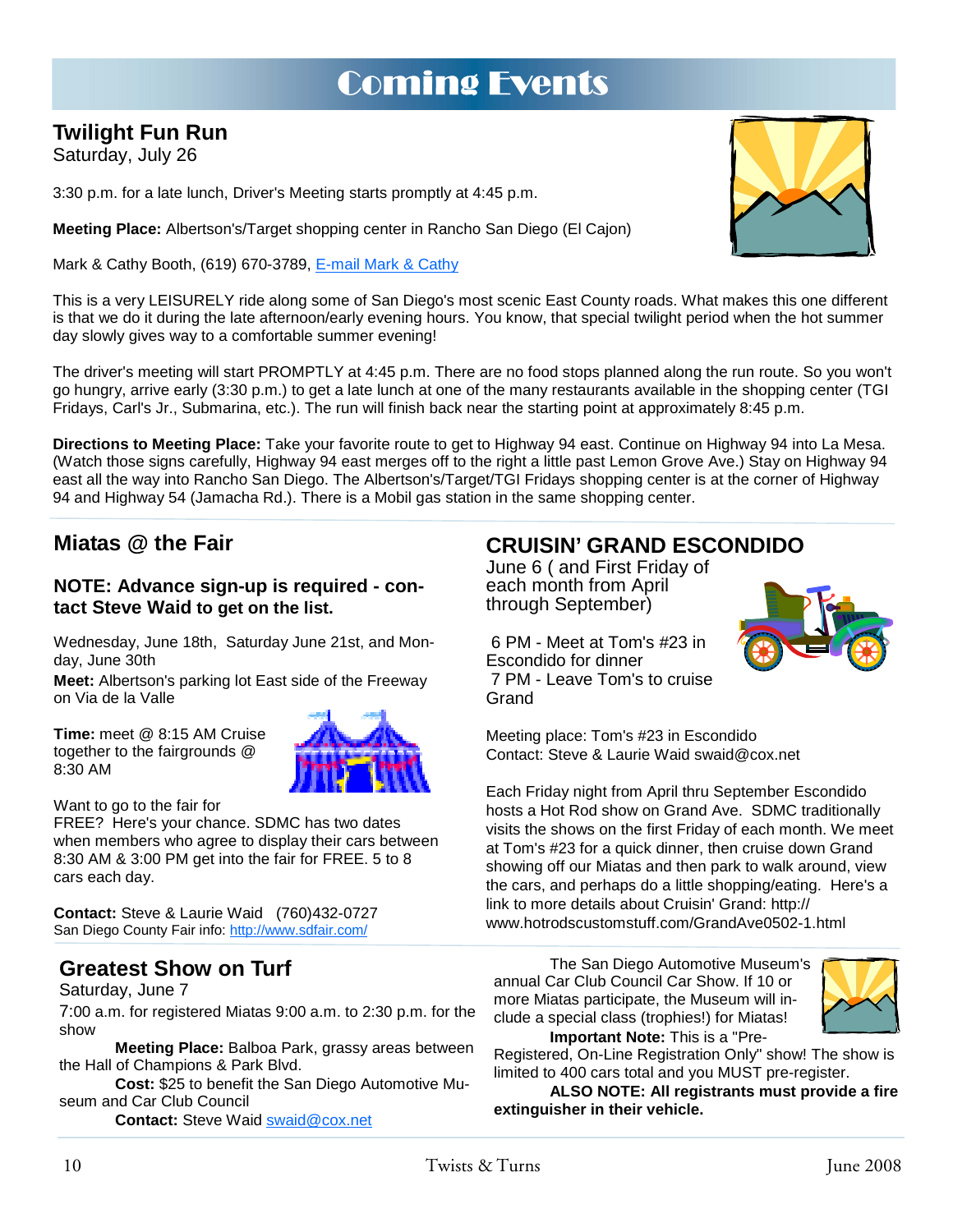# Member Discounts

**M** any vendors offer discounts to *Miata Club members. The club* does not endorse these vendors, but lists them as a membership benefit. Some *Miata Club members. The club does not endorse these vendors, offers may require you to show a current SDMC membership card.* 

*Businesses that wish to be listed must offer a discount from their normal retail prices to SDMC members. Listings are limited to five lines (about 30-35 words). Contact newsletter @sandiegomiataclub.org for more information*.

#### **Automotive Services**

**Allen's Wrench.** Mazda Master Technician. 1620 Grand Avenue, San Marcos. 760-744-1192. Discount: 10% (except oil changes).

**American Battery**. Miata batteries & all other batteries. 525 West Washington, Escondido. 760-746-8010. Contact: Jeff Hartmayer. Discount: Fleet discount on all products.

**Express Tire**. Auto repair, tires. 12619 Poway Road, Poway. 858-748-6330. Manager: David Dolan. Discount: 10% on parts and labor, including tires.

**Good-Win Racing LLC**. Miata intakes, exhausts, shocks, springs, & goodies from Racing Beat, Moss, and more. *www.goodwin-racing.com*. 858-775- 2810. Special club price on everything.

**Hawthorne Wholesale Tire**. Tires, wheels, brakes, and suspension. 877 Rancheros Dr., San Marcos. 760-746- 6980. Discount: 10%

**Just Dings Ltd**. Mobile paintless dent removal. 858-569-3464. Discount: 15%

**Kesler Customs**. Miata chassis braces, adjustable dead pedals, hide-away license plate brackets. Installation of aftermarket parts, fabrication, light welding. Ted Kesler, 619-421-8472. Special club prices.

**Knobmeister Quality Images**. 3595 Gray Circle, Elbert, CO 80106-9652. Joe Portas, *joe@knobmeister.com*. 303- 730-6060.

**Langka Corp**. Guaranteed paint chip and scratch repair system. Cleaning, detailing, and restoration products. 800- 945-4532. *www.langka.com*. Discount: 30%.

**Larry Dennstedt's Auto Repair**. 4283 41st Street, San Diego. 619-284-4911. Discount: 10% on labor.

**Lutz Tire & Service**. Alignment specialist, tires. 2853 Market Street, San Diego. 619-234-3535. Ask for Mike. Discount: 10% on parts (tires not included).

**Magnolia Auto Body**. Restorations, body work. 476 West Main Street, El Cajon. 619-562-7861. Ask for T.J. Discount: 10% on labor and parts.

**Porterfield Enterprises Ltd**. Brake pads, rotors. 1767 Placentia Ave., Costa Mesa. 949-548-4470. Discount: 15% on Porter-field & Hawk brake pads; \$10 off rotors; \$9.25 for Motul 600 brake fluid (1 pint).

**Smog Squad**. 3342 Rosecrans, San Diego. 619-223-8806. General Manager: Jose Munoz. Discount: \$10 on smog tests.

**Thompson Automotive**. Cool accessories for our cool cars; oil filter relocation kits, gauge kits, air horns, brakes, Voodoo knobs, & MORE. *www.thompsonautomotive.com*. 949-366-0322. Discount: 10%

**Tri-City Paint**. Professional detailing, pro-ducts, paint, airbrushes, car covers. West Miramar Area: 858-909-2100; Santee, Mission Gorge: 619-448-9140. Discount: Body shop pricing #CM6660.

**World Famous Car Wash**. Complete professional car care. Complete detail, hand wax, leather treatment, free shuttle service. 7215 Clairemont Mesa Blvd, San Diego. 858-495-9274. Discount: 10%

#### **Mazda Dealerships**

**Chapman Mazda**. Phoenix. 877-684- 5803. Ask for John Mardueno. Discount: 20% on Mazda parts and accessories.

**Mazda of Escondido.** 760-737-3200. Discount: 20% on most parts; 15% on labor (not including smog certification).

**Westcott Mazda**. National City. 619- 474-1591. Discount: 15% on parts or labor (except oil changes).

### **Other Services**

**Alarm 2000**. Residential and commercial alarm installations and monitoring. Free equipment with 2-way voice & free install. Buffy Hergenrader, 619-221- 0948. *b u f f y @ i o p e n e r .net*. Discount: No connection fee.

**Coldwell Banker Real Estate**. David T. Bryan, Realtor. 619-334-4625. *davidbryan@coldwellbanker.com*. Free market analysis. No transaction fees for SDMC members or referrals!

**Linsco Private Ledger**. Fee-based planner. Wealth management, estate, retirement, and investment planning. Free consultation and 15% discount on all fees. Hernan Hooker, BCE. 619-542- 0822.

**Rosin & Associates.** Attorneys at law. Accidents, insurance issues, general civil law. No recovery, no fee. Anita Rosin, *anita.rosin@rosinlaw.com*. 619- 543-9600. Discount: 10% on attorneys fees.



**Buying or selling your Miata or Miata accessories? You can do it for free on Miatamart—the Miata for Sale web site, run by SDMC member Rainer Mueller. Check it out at**  *www.miatamart.com***.** 

**Your ad could be here!** 

**Classified ad space is provided at no cost to SDMC members only. Ads must include first and last names, telephone number, and e-mail address, which must agree with current club roster. Send ads to** *newsletter@sandiegomiataclub.org***. Ads will run for four months unless canceled, and may be revised and resubmitted.**